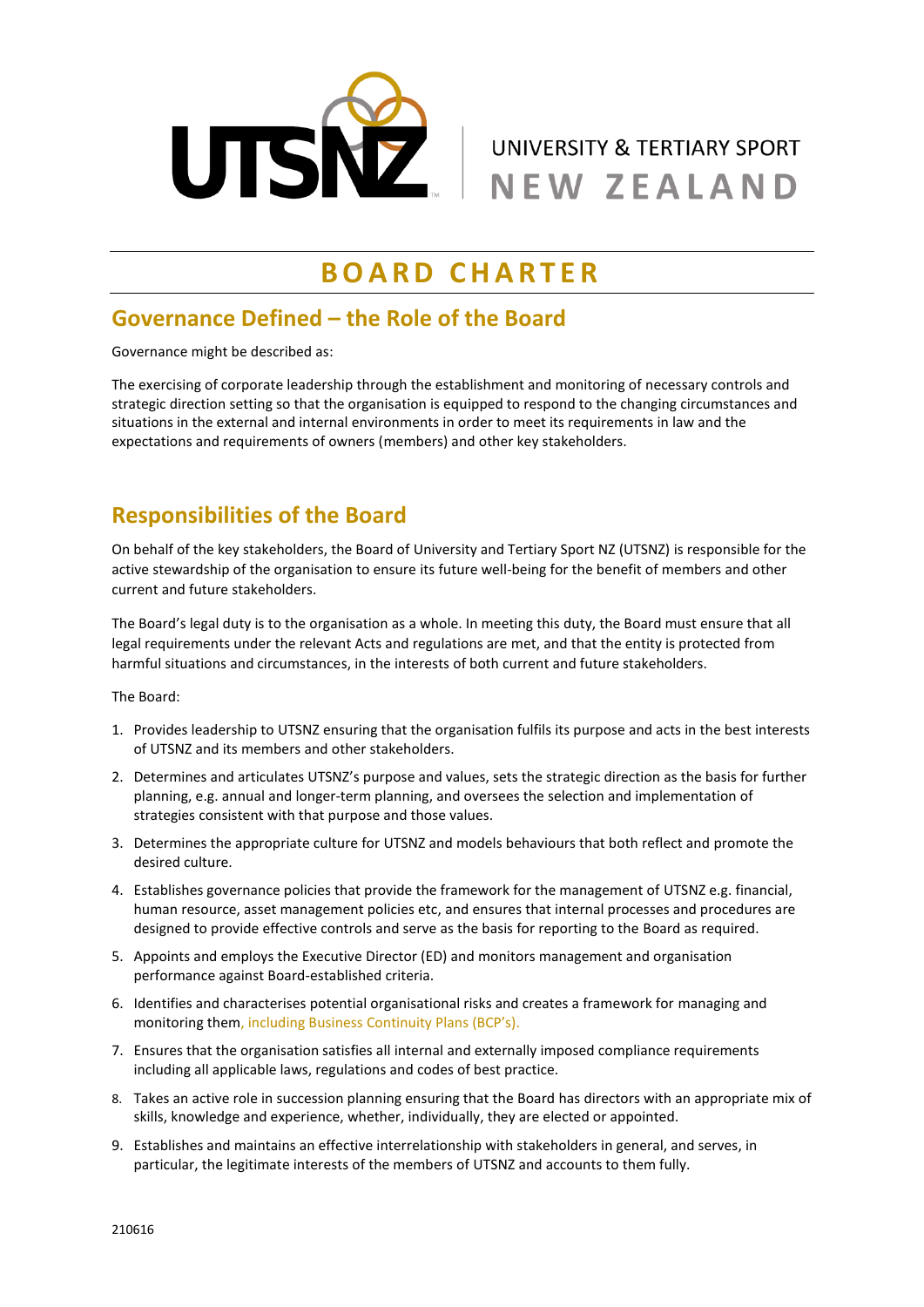

Reference document: UTSNZ Constitution 8.0 Role of the Board

#### **Duties of Directors**

- 1. A director must fulfil his/her fiduciary duty to act in UTSNZ's best interest at all times regardless of personal position, circumstances or affiliation.
- 2. A director must exercise a power for a proper purpose.
- 3. A director must not act, or agree to the organisation acting, in a manner that contravenes relevant Acts of Parliament or the constitution of the organisation.
- 4. A director must not agree to the business of the organisation being carried on in a manner likely to create a substantial risk of serious loss to the organisation's creditors or to put the health and safety of those who work in the organisation at risk.
- 5. A director must not agree to the organisation incurring an obligation unless the director believes at that time on reasonable grounds that the organisation will be able to perform the obligation when it is required to do so.
- 6. A director, when exercising powers or performing duties as a director, must exercise the care, diligence and skill that a reasonable director would exercise in the same circumstances.
- 7. A director, when exercising powers or performing duties as a director, may rely on reports, statements and financial data and other information prepared or supplied, and on professional or expert advice.
- 8. A director must, immediately after becoming aware of the fact that he/she is interested in a transaction or proposed transaction with the organisation, ensure this is entered in the Register of Interests.
- 9. A director who, in his/her capacity as a director or employee of the organisation, has information that would not otherwise be available to him/her must not disclose that information to any person, or make use of or act on the information, except:
	- a. For the purposes of the organisation.
	- b. As required by law.

*Reference document: Position Description UTSNZ Board Member*

#### **Governance Philosophy and Approach**

The Board will govern UTSNZ with an emphasis on:

- 1. Serving the legitimate collective interests of the present members of UTSNZ and accounting to them fully for the performance of the organisation and for the Board's stewardship of that performance.
- 2. Remaining up to date in terms of key stakeholders' concerns, needs and aspirations.
- 3. Ensuring that no one person or block of persons has unfettered power and that there is an appropriate balance of power and authority on the Board.
- 4. Demonstrating high ethical standards and integrity in their dealings both individually and collectively.
- 5. Speaking with one voice on all policy and directional matters, acknowledging that directors are collectively accountable for all Board decisions.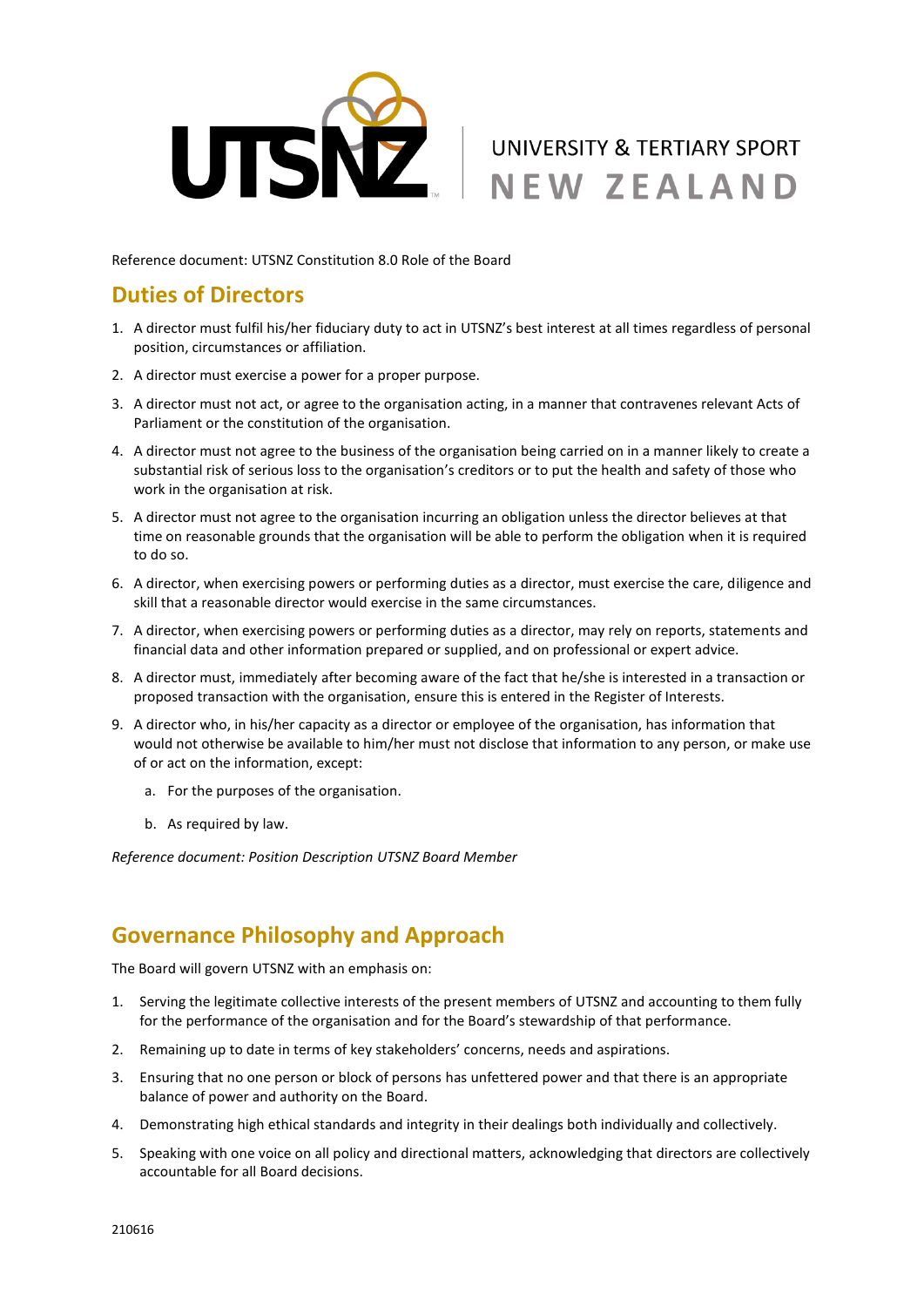

- 6. Developing a future focus rather than being preoccupied with the present or past.
- 7. Providing leadership in the exploration of strategic issues rather than becoming distracted by administrative or operational detail.
- 8. Behaving proactively rather than reacting to events and to the initiatives of others.
- 9. Bringing a diversity of opinions and views to bear on its decisions. Diversity means that in Board recruitment we seek variety in gender (50:50 ration), ethnicity, age, background and experience.
- 10. Developing and expressing a collective responsibility for all aspects of the Board's role.
- 11. Ensuring there are positive conditions for the motivation of the Executive Director and that there is adequate training to support him/her in their role.
- 12. Performing such other functions as are prescribed by law or assigned to the Board.

# Governance Process Policies

#### **Code of Ethics**

The Board is committed to ethical conduct in all areas of its responsibilities and authority.

Directors shall:

- 1. Act honestly and in good faith at all times in the best interests of UTSNZ as a whole.
- 2. Declare all interests that could result in a conflict between personal and organisational priorities.
- 3. Exercise diligence and care in fulfilling the functions of office (see Conflict of Interests policy).
- 4. Make reasonable enquiries to ensure that UTSNZ is operating efficiently, effectively, legally and ethically in pursuing its organisational goals and strategies.
- 5. Maintain sufficient knowledge of UTSNZ's business and performance to make informed decisions.
- 6. Not agree to UTSNZ incurring obligations unless he/she believes that such obligations can be met when due.
- 7. Attend Board meetings and devote sufficient time to preparation for Board meetings to allow for full and appropriate participation in the Board's decision making.
- 8. Scrupulously avoid deception, unethical practice or any other behaviour that is, or might be construed as, less than honourable in the pursuit of UTSNZ business.
- 9. Not disclose to any other person confidential information other than as agreed by the Board or as required under law.
- 10. Act in accordance with his/her fiduciary duties, complying with the spirit as well as the letter of the law, recognising both the legal and moral duties of the role.
- 11. Abide by Board decisions once reached, notwithstanding a director's right to pursue a review or reversal of a Board decision.
- 12. Not make, issue, comment on, authorise, offer or endorse any public criticism or statement having, or designed to have, an effect prejudicial to the best interests of UTSNZ.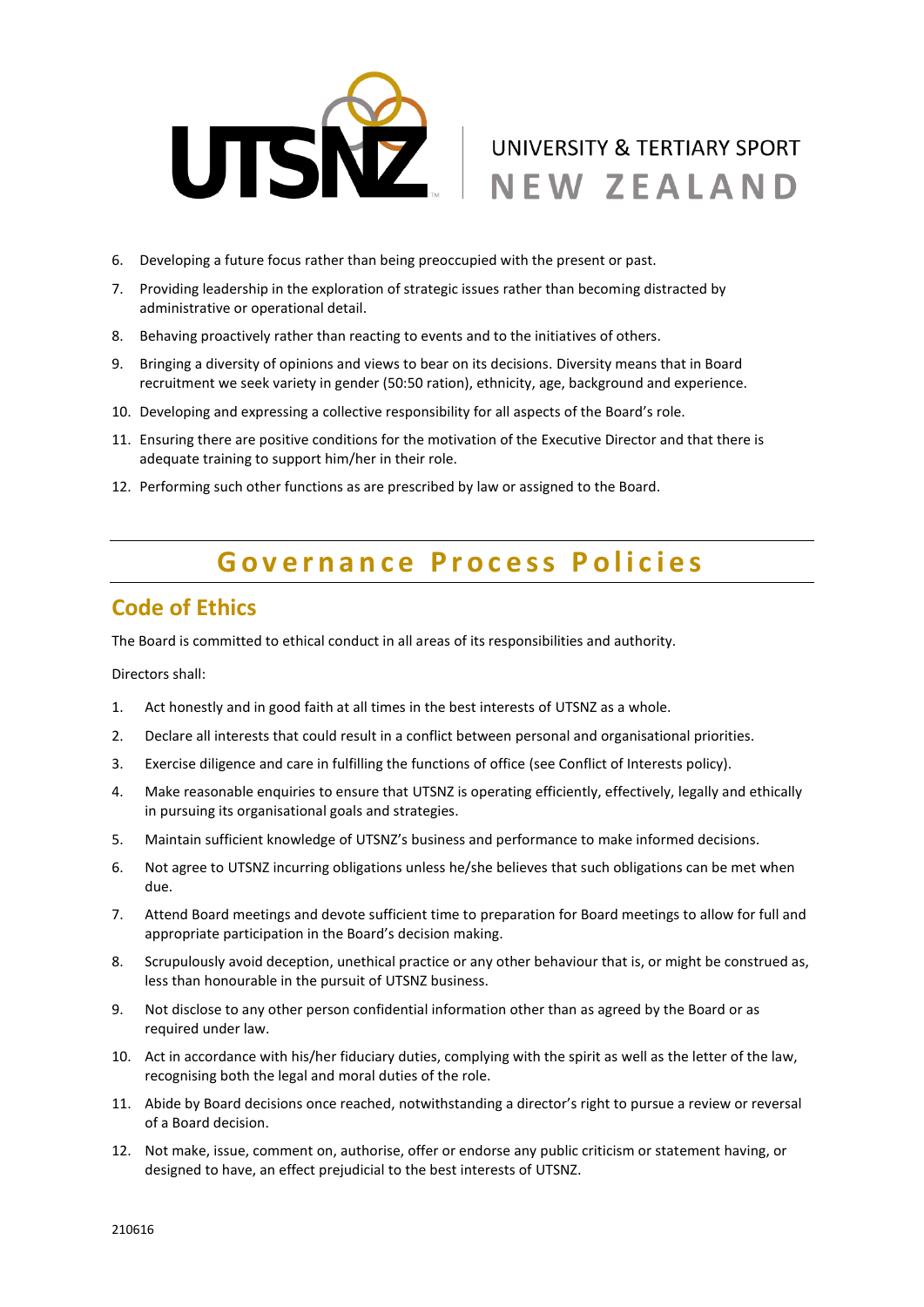

13. Ensure that all members are treated on an equitable basis.

The Board shall:

- 14. Make every reasonable effort to ensure that UTSNZ does not raise community, supplier or stakeholder expectations that cannot be fulfilled.
- 15. Meet its responsibility to ensure that all staff employed by UTSNZ are treated with due respect and are provided with a working environment and working conditions that meet all reasonable standards of employment as defined in relevant workplace legislation.
- 16. Carry out its meetings in such a manner as to ensure fair and full participation of all directors.

#### **Strategic Direction and Planning**

An essential element in the Board's leadership role is its responsibility to set the future direction for UTSNZ, making clear the outcomes the organisation must achieve. Accompanying this is an ongoing responsibility to identify organisation priorities, monitor progress against the achievement of desired outcomes and approve the annual budget. The Board will annually:

- 1. In partnership with management, establish and review UTSNZ's Purpose, Vision, Organisation Outcomes and Priorities.
- 2. Review annual business plans to ensure alignment with the strategic direction and priorities.
- 3. Schedule a programme of strategic dialogue at Board meetings that reflects the priorities defined by the Board and that creates opportunities for the Board and management to think strategically about future issues of strategic importance to UTSNZ's well-being and success.

*Reference document: UTSNZ Strategic Plan, UTSNZ Operational Plan, UTSNZ Board Annual Work Plan* 

#### **Financial Governance**

The Board has a core duty to ensure the financial integrity and viability of UTSNZ. This entails oversight of all financial processes and systems. The Board will therefore:

- 1. Develop, review and monitor the implementation of governance-level financial policies.
- 2. Provide guidance to the Executive Director on budget parameters and priorities and review and adopt the annual budget and financial plan, including capital expenditure.
- 3. Approve expenditure outside budget parameters that the Board determines to be material.
- 4. Review and adopt the full-year financial statements, reports and outcomes.
- 5. Review and adopt regularly scheduled financial statements and reports, i.e. for each Board meeting or when or at a frequency that the Board requires.
- 6. Receive and adopt the Audit and Risk Committee's annual plan and scheduled reports.

*Reference document: OPER 001 Financial Delegations Policy, UTSNZ Current Budget*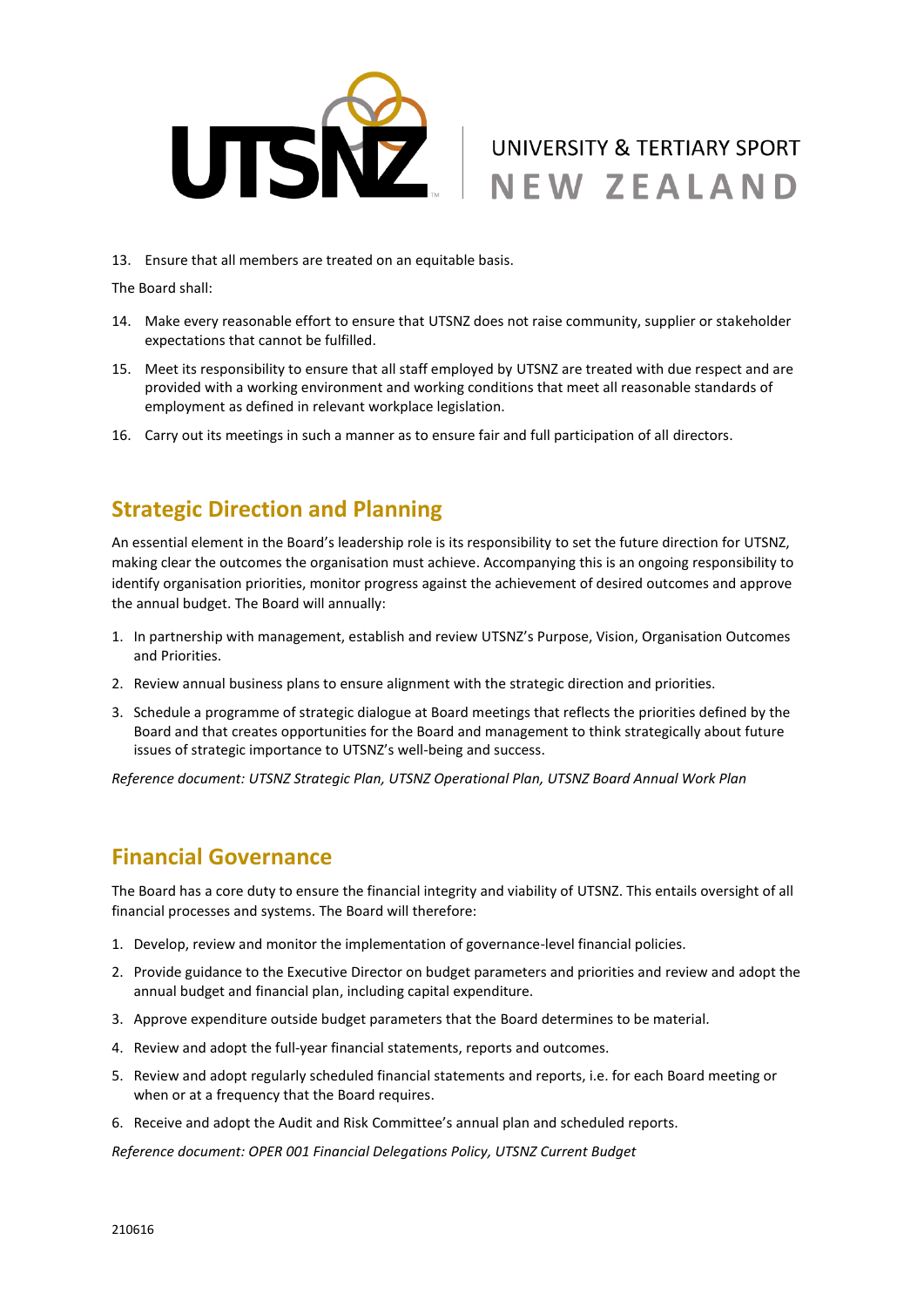

# **Conflict of Interests**

The Board places great importance on making clear any existing or potential conflicts of interest for directors.

Conflicts of interest may occur:

- 1. When a director, or his/her immediate family or business interests, stands to gain financially from any business dealings, programmes or services provided to (name of organisation).
- 2. When a director offers a professional service to UTSNZ.
- 3. When a director stands to gain personally or professionally from any insider knowledge if that knowledge is used for personal or professional advantage.
- 4. When a director has family or whānau who are active in the sport and might benefit, or be seen to benefit, from decisions made by the Board.

Accordingly:

- 1. Any business or personal matter which could lead to a conflict of interest of a material nature involving a director and his/her role and relationship with UTSNZ must be declared and registered in the Register of Interest. It is recommended that all trusteeships and directorships be included.
- 2. All such entries in the Register shall be presented to the Board and minuted at the first Board meeting following entry in the records.
- 3. All conflicts of interest must be declared by the director concerned at the earliest time after the conflict is identified. Normally there will be the opportunity at the commencement of each Board meeting for conflicts of interest to be declared.
- 4. The Board shall determine whether or not the conflict is of a material nature and shall advise the individual accordingly.
- 5. Where a conflict of interest is identified and/or registered, and the Board has declared that it is of material benefit to the individual or material significance to the organisation, the director concerned shall not vote on any resolution relating to that conflict or issue.
- 6. The director shall only remain in the room during any related discussion with Board approval.
- 7. The Board will determine what records and other documentation relating to the matter will be available to the director.
- 8. All such occurrences will be minuted.
- 9. If individual directors are aware of a real or potential undeclared conflict of interest of another director, they have a responsibility to bring this to the notice of the Board.
- 10. Any director who has an ongoing, significant material conflict of interest must consider resigning from the Board.

*Reference document: Conflict of Interest Register*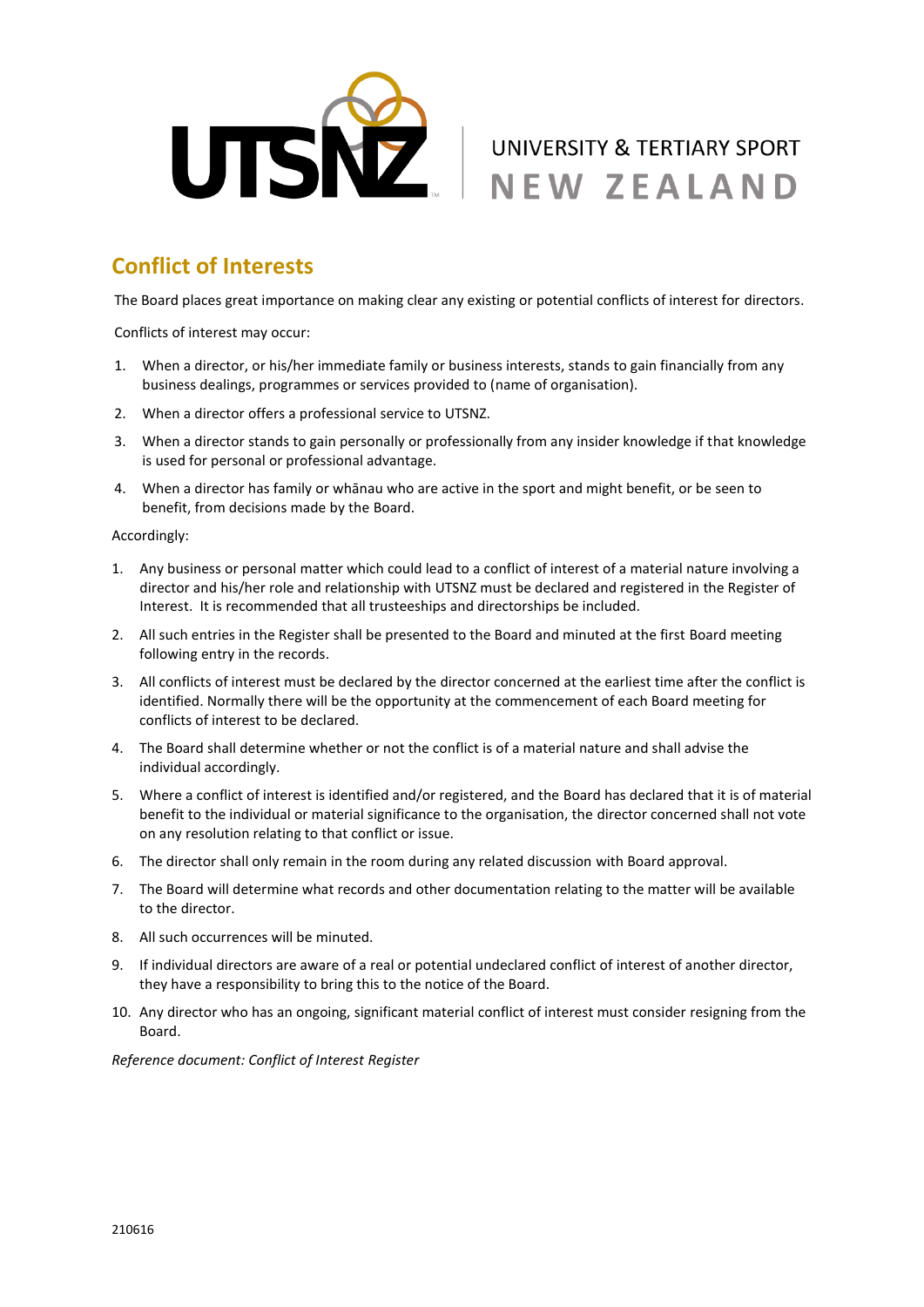

#### **Risk Management**

The Board will identify and evaluate the principal risks faced by UTSNZ, including the protection of intellectual capital, and ensure that appropriate systems are in place to avoid or mitigate such risks. Accordingly, the Board will ensure that:

- 1. Robust risk management policies and processes are developed and monitored addressing all areas of organisational risk.
- 2. UTSNZ has a register of key legal matters.
- 3. There are clear processes to enable it to keep abreast of all key organisation risk areas and strategies in a timely manner.
- 4. Suitable internal controls are in place and are used and monitored to ensure effective and efficient operation and management of the organisation's resources.
- 5. The organisation is governed and managed in accordance with its constitution and policies.
- 6. Proper accounting records are kept.
- 7. Any material shortfalls or breaches in compliance or risk management standards are investigated promptly.

*Reference Document: UTSNZ Risk Register, UTSNZ Legal Register*

## **Health and Safety at Work**

The Board shall ensure that all directors understand and discharge their duties and responsibilities under the Health and Safety at Work Act 2015. Accordingly, the Board will ensure that:

- 1. It keeps up to date in respect of potential risks to health and safety in workplaces that are the responsibility of UTSNZ.
- 2. Robust systems are designed so that the Board will receive regular information in the form of written and verbal reports necessary to exercise its duties under this Act.
- 3. Timely and accurate records are maintained to enable tracking of events, trends and responses/actions.
- 4. It understands the hazards and risks that employees and volunteers are, or might be, exposed to in carrying out their duties including, where possible, the opportunity to meet with affected staff or to visit their place of work relating to exposure to risk.
- 5. It undertakes annually a formal assessment of compliance with directors' duties and responsibilities under this Act.
- 6. Budget planning takes account of all requirements under this Act.

## **Board Committees and Working Parties**

The Board may establish committees and working parties to support it in its governance work. The work of committees and working parties should not conflict with the Executive Director's delegated responsibilities.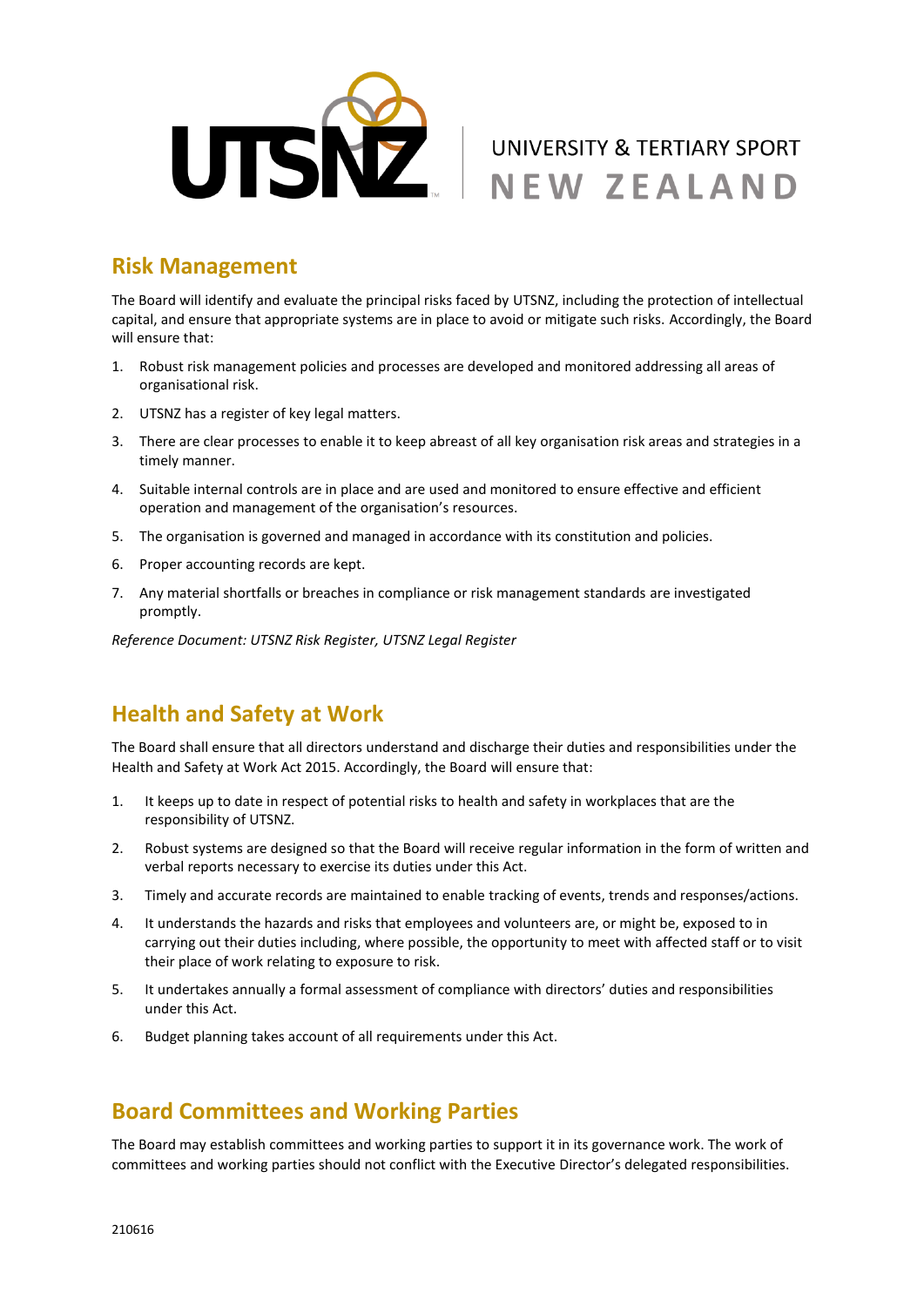

- 1. Committees and working parties shall have Terms of Reference defining their role, life span, procedures and functions, and the boundaries of their authority, reviewed annually (see Appendix).
- 2. Committees and working parties may co-opt members from outside the Board to bring additional skills, experience or networks to bear on their work.
- 3. Committees and working parties shall not exercise authority over employees, nor shall they delegate tasks to any employee unless the Chief Executive has specifically agreed to such delegation.
- 4. Unless explicitly empowered by the Board, committees or working parties cannot make binding Board decisions or speak for the Board. For the most part the function of committees and working parties is to make recommendations to the Board.
- 5. Committees and working parties will not mirror operational divisions, departments or employee functions.

*Reference document: SAC Terms of Reference*

## **Board Meetings**

Board business will generally be conducted in Board meetings. To ensure effective meetings:

- 1. The Board will make the best possible use of its meetings by dealing only with matters that have governance-level significance, by focusing primarily on the future and, within a defined policy framework, by delegating as much as possible to the Executive Director.
- 2. The Board will develop a work plan covering the next 12 months that:
	- a. Ensures the Board regularly reviews progress towards achievement of the strategic direction/strategic plan and relevant strategic issues.
	- b. Provides assurance that all relevant compliance requirements are addressed.
	- c. Improves Board performance through education and continuous focus on its governance effectiveness.
- 3. The Chairperson, in consultation with the Executive Director, will establish the agenda for each Board meeting, although each director is free to suggest the inclusion of item(s) on the agenda. The agenda will generally be structured so that the most important business of the meeting is taken near the start of the meeting.
- 4. The Board will normally meet quarterly per annum; however, Board meetings may be scheduled at other times or at other frequencies as determined by the Board. The Board will normally meet quarterly per annum; however, Board meetings may be scheduled at other times or at other frequencies as determined by the Board. Generally 2 Board meetings are by teleconference, and 2 in person. Standard travel (flights, transfers, associated parking costs and private mileage) and accommodation expenses are provided for in person meetings. Completion of UTSNZ expense form including receipts is required to receive reimbursement.
- 5. Board meetings will be conducted in an open, constructive and respectful manner, recognising that genuinely held differences of opinion can bring greater clarity and lead to better decisions.
- 6. Directors will receive their Board papers at least 4 working days prior to the meeting.
- 7. Apart from the Executive Director, others, e.g. employees, consultants, contractors, etc, may participate in Board meetings at the Board's discretion. Such attendees will respect the Board's integrity and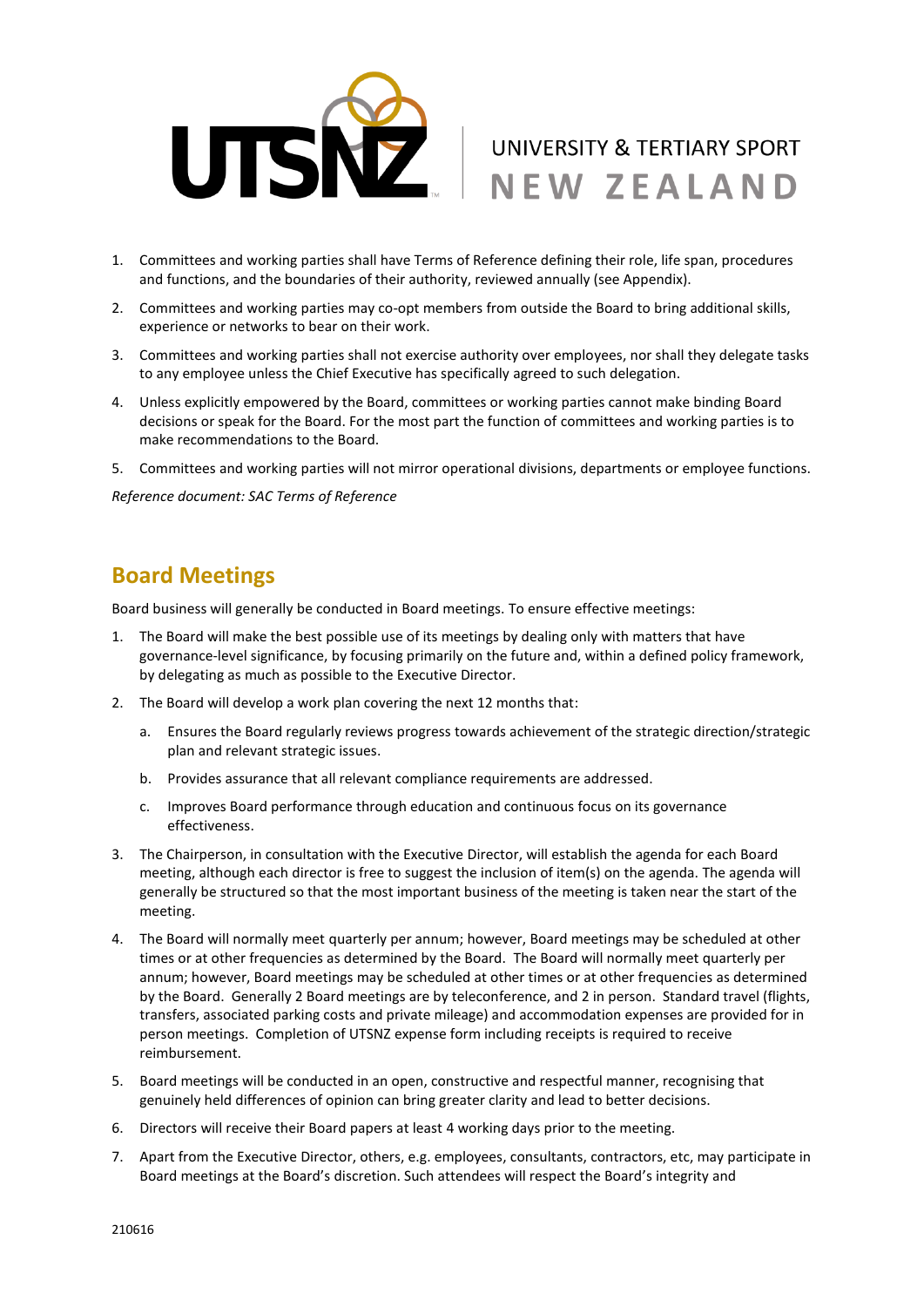

accountability and will thus accept any constraints imposed by the Board or the Chairperson on their participation and presence.

8. The Board may hold 'Board only' sessions at its discretion. Such sessions will usually be scheduled prior to, or at the commencement of, the meeting and will generally address matters related to the effectiveness of the Board. They should not exclude the Executive Director from deliberations on matters in which his/her role as the Board's principal officer would be compromised.

#### **Monitoring Operational Performance**

The Board has a duty to oversee and monitor the performance of the operational organisation, and so:

- 1. The Executive Director will report to the Board on the performance of UTSNZ at a frequency and to a standard specified by the Board.
- 2. All such reporting should be designed to address and support the Board's interests and duties. It should primarily document the outcomes achieved by management rather than describe the activity engaged in by management to achieve (or not) the desired outcomes.
- 3. The Health and Safety representative shall also act as an independent if there is an issue raised by members or stakeholders that is not being satisfactorily being dealt with by standard UTSNZ process.

## **Director Induction**

The Board will give all newly appointed directors a thorough induction into the affairs of both the Board and UTSNZ at large. In fulfilment of this obligation:

1. All prospective directors will be provided with all relevant information.

Upon appointment/election and prior to attendance at their first Board meeting, newly appointed directors will receive a copy of the Board Charter, a copy of the Constitution and other relevant legal governance documentation, current and recent meeting papers, contact details for other directors and the ED, the current year's meeting schedule and the Board work plan.

- 2. Ideally, the newly elected or appointed directors will meet with the Chairperson for a governance familiarisation and the Executive Director for an operational familiarisation.
- 3. There is a development plan for the student representatives.

*Reference Document: UTSNZ Board Development Plan - Student Representative* 

## **Board and Director Professional Development**

The Board's value-adding role requires that the Board as a whole and all directors individually regularly review their performance and have access to professional development relevant to the role and duties of directorship.

1. The Board will review its effectiveness and the performance of individual directors at least every two years.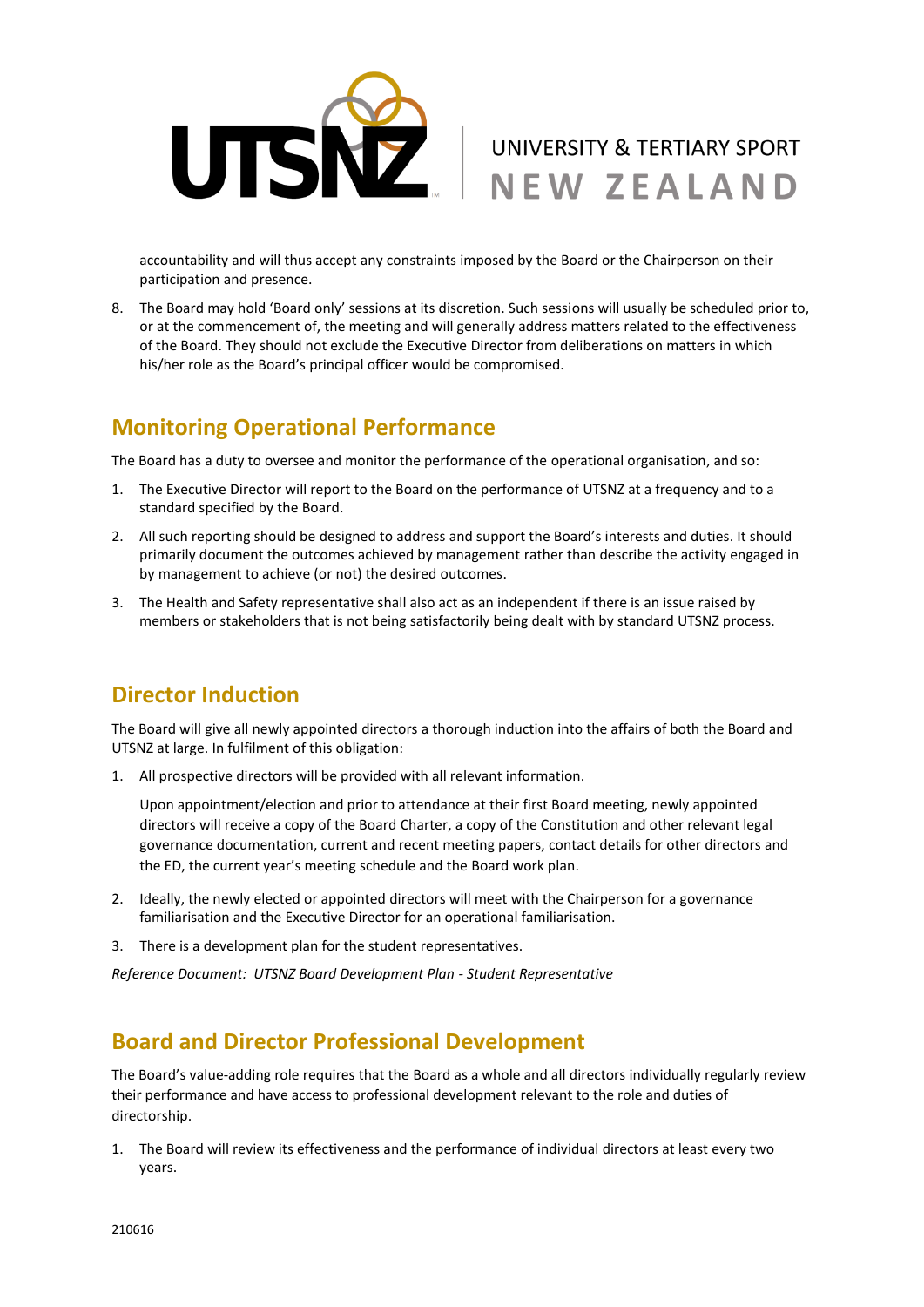

- a. The criteria for assessing the Board's performance will be drawn from the documented policies of the Board together with any further criteria agreed by the Board from time to time. The outcomes of the assessment will establish the upcoming requirements for the effective governance and Board leadership of the organisation.
- b. A suitably qualified independent specialist may be used to assist the Board in this process.
- 2. The Sport NZ Evaluation Tool will be completed triennially.
- 3. All directors will be encouraged to undertake relevant professional development including attendance at conferences relevant to their role as directors or conferences related to other aspects of their directorship of UTSNZ. UTSNZ may contribute to the costs associated with this activity according to a policy that the Board will adopt and review from time to time.
- 4. All costs associated with governance effectiveness will be designed to ensure the development of the highest standard of governance including: meeting costs associated with effective communication with owners and other key stakeholders, surveys and associated analysis, focus groups, the costs associated with external audit, and other independent third-party reviews or consulting input.

The Chairperson ensures integrity of the Board's processes and actions consistent with its policies and, as appropriate, represents the Board and the organisation to outside parties. It is expected that the Chairperson will promote a culture of stewardship, collaboration and co-operation, modelling and promoting behaviours that enhance the functionality of the Board and define sound directorship.

- 1. The Chairperson will ensure that Board meetings are properly planned, including the development and distribution of Board papers in a timely manner, and that the minutes accurately reflect the deliberations and decisions of the Board.
- 2. The Chairperson will chair Board meetings ensuring that:
	- a. Productive use is made of the Board's time.
	- b. Meeting discussion content is confined to governance matters as defined in the Board's policies, i.e. the Board does not make decisions that belong with the Executive Director.
	- c. All directors are encouraged and enabled to make a contribution to the Board's deliberations.
	- d. All directors are treated even-handedly and fairly.
- 3. The Chairperson will ensure that all Board decisions are understood by directors and accurately recorded.
- 4. The Chairperson may delegate aspects of the authority accompanying the position but remains accountable for the overall role.
- 5. The Chairperson has no independent authority over the Executive Director, who is employed by the Board as a whole, and the Chairperson shall not cut across the formal links and flow of information between the Board and its Executive Director. However, this does not preclude regular communication between the Chairperson and the Executive Director to exchange information on a 'no surprises' basis and to ensure that the Board has effective support to perform its functions and fulfil its responsibilities.
- 6. The Chairperson has no authority to unilaterally change any aspect of Board policy.

Reference document: UTSNZ Constitution 9.0 Roles of Board Members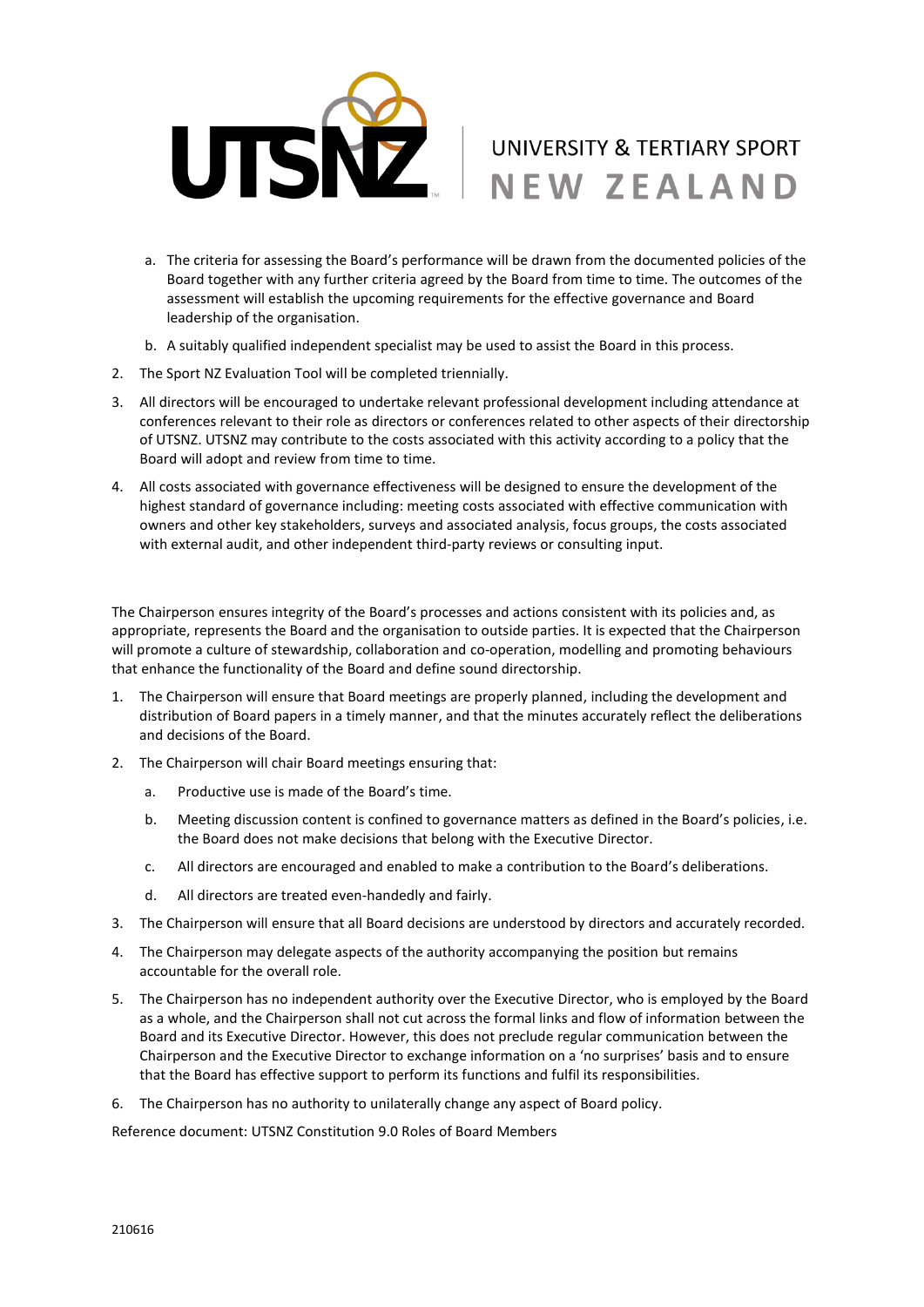



#### **Indemnities and Insurance**

UTSNZ will provide directors with, and will pay the premiums for, indemnity and insurance cover while acting in their capacities as directors, to the fullest extent permitted by relevant legislation and the UTSNZ's constitution.

# **Reimbursement of Directors' Expenses**

UTSNZ will reimburse all reasonable expenses incurred by directors in carrying out their role.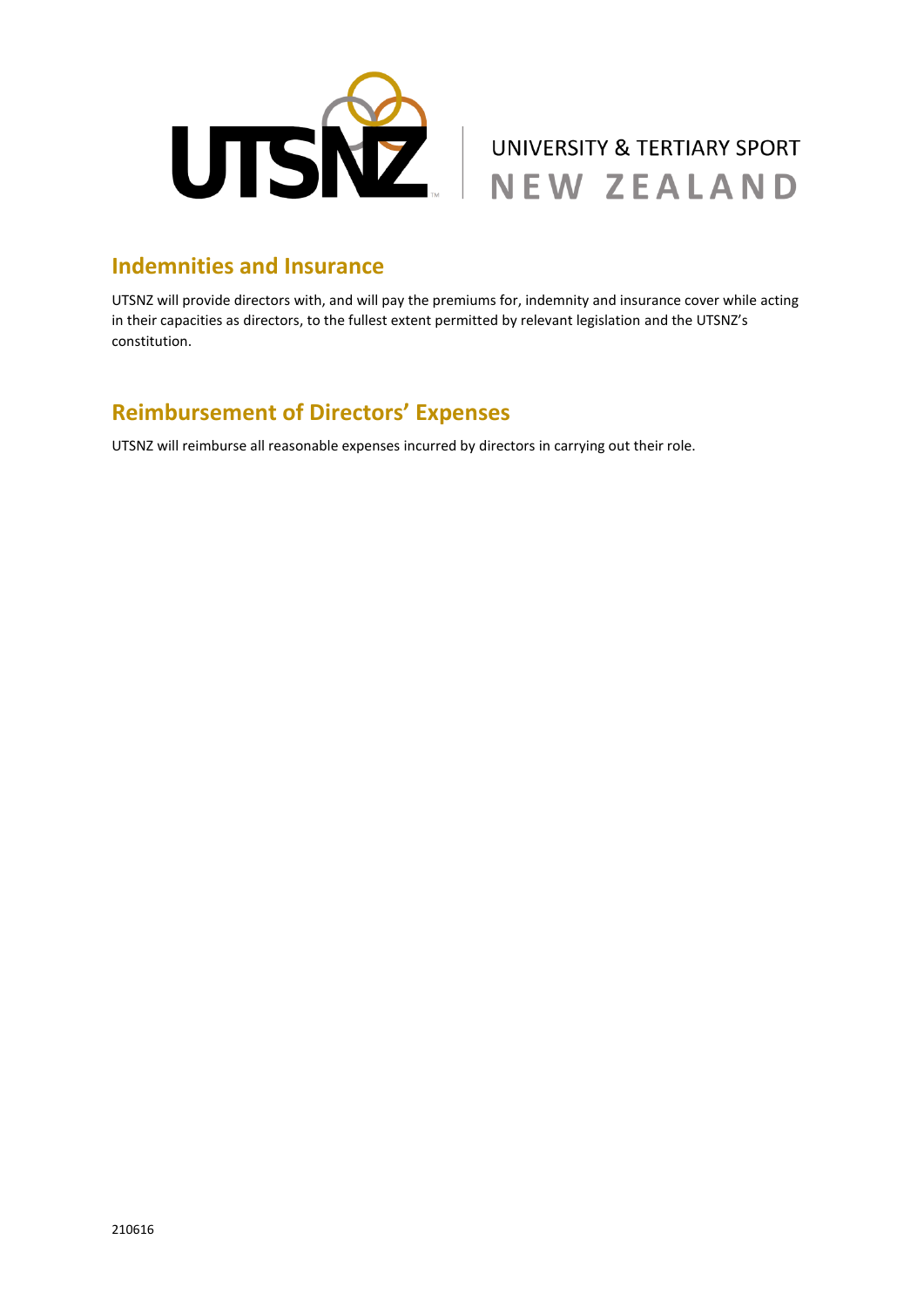

# **B o a r d - E x e c u t i v e D i r e c t o r Interrelationship Policies**

#### **Delegation to the Executive Director**

The Board delegates to the Executive Director responsibility for implementation of its strategic direction/strategic plan while complying with the Executive Director delegation policies.

- 1. The Executive Director is the sole linkage and point of accountability between the Board and the operational organisation.
- 2. The Board will view Executive Director performance as equivalent to total management performance. The achievement of organisation success will be regarded as successful Executive Director achievement.
- 3. Unless the Board determines otherwise, e.g. by delegating its authority to a sub-group or individual directors, only the Board acting as a body can instruct the Executive Director.
- 4. Instructions to the Executive Director by the Board are in the form of Board policy pronouncements. Such policy pronouncements, which also serve as the basis for any performance planning and evaluation, will be in the form of:
	- a. A statement of strategic intent making clear the purpose of the organisation, the high-level outcomes it must achieve to fulfil that purpose, and the more specific short-term results that reflect the Board's priorities.
	- b. Any proscription (or limit) the Board chooses to place on the Executive Director's freedom to take actions or make decisions that the Board deems to be unwise or unacceptable in relation to its values and risk appetite.
- 5. These two categories of policy are the means by which the Board delegates its authority to the Executive Director. The Executive Director is allowed any reasonable interpretation of these policies (Note: this is further defined in the Executive Director Authority policy). Provided that the Executive Director achieves the outcomes sought by the Board and does so in a manner consistent with the Board's policies, the Board will respect and support the Executive Director's choice of actions.
- 6. The Executive Director is responsible for the employment, management and performance evaluation of all staff employed by/contracted to the organisation. Neither the Board nor individual directors will:
	- a. 'Instruct' staff or others ultimately in the employment of the Executive Director in any matters relating to their work. This constitutes interference in the chain of command and weakens the Board's ability to hold the Executive Director accountable.
	- b. Take any action that might be construed as public criticism of any staff member including the Executive Director. Any private criticism of staff that a director or the Board may wish to voice should be made through the Chairperson to the Executive Director as their employer.
- 7. The expert knowledge and experience of individual directors are available to the Executive Director at the Executive Director's initiative. The Executive Director is accountable for interpreting, weighing and acting (if at all) on any advice or information received in that context.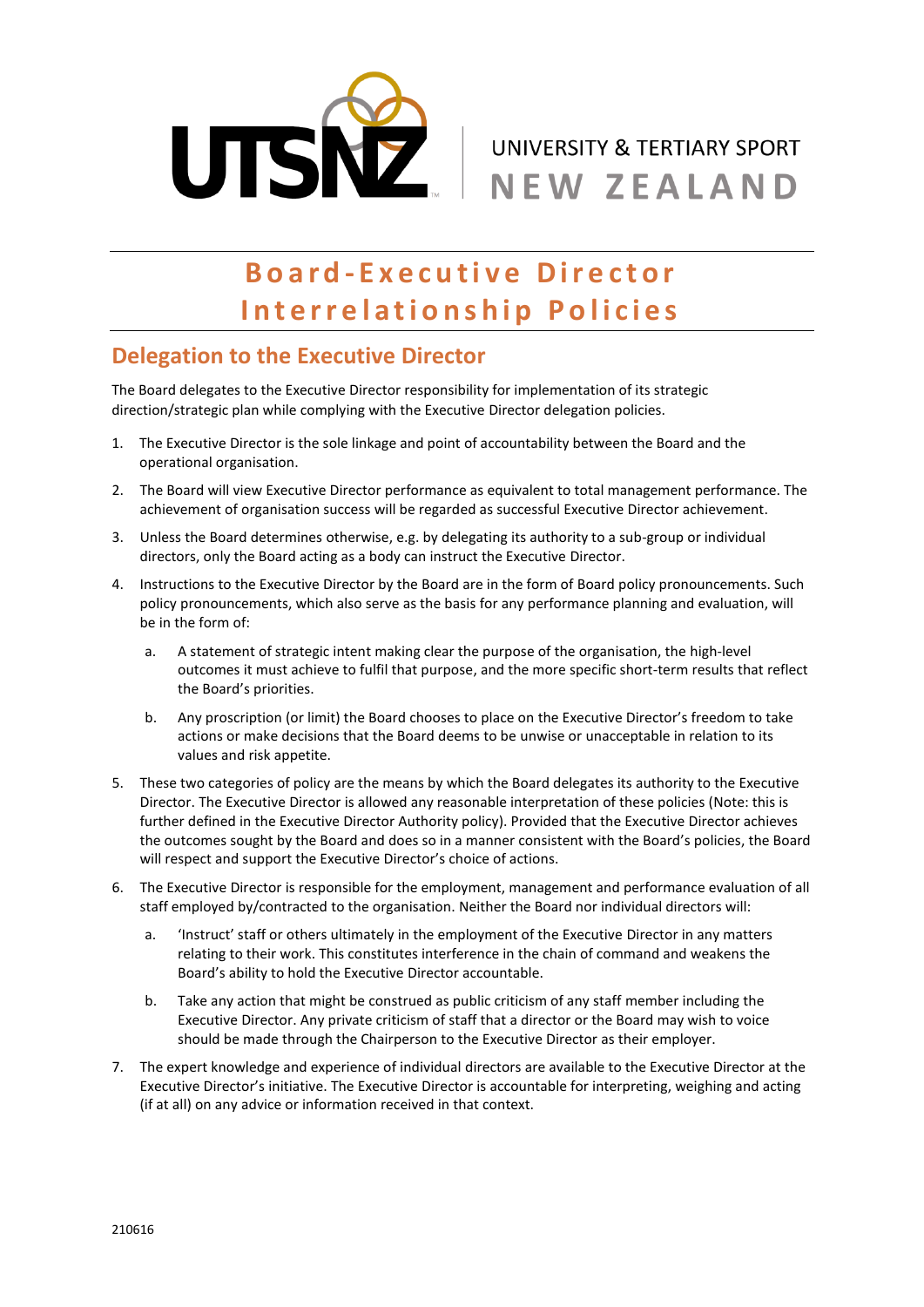

## **Executive Director Authority**

- 1. As long as the Executive Director applies 'any reasonable interpretation' of the Board's policies (i.e. does not set out to defeat the stated intent or the spirit of the policies), he/she is authorised to establish all operational policies, make all operational decisions, and design, implement and manage all operational practices and activities.
- 2. Acknowledging a director's right to have access to information necessary to meet his/her duty of care to the organisation, the Executive Director may refuse instructions or requests from individual directors or from unofficial groups of directors if, in his/her opinion, such requests or instructions are:
	- a. Inconsistent with the Board's policies.
	- b. Deemed to make unjustifiable intrusions into the Executive Director's or other staff members' time.
	- c. Likely to pose an unjustifiable cost to the organisation.
- 3. The Executive Director must notify the Chairperson of the use of such a refusal as soon as possible.

#### **Executive Director Remuneration**

The Board will determine Executive Director's remuneration based on terms and conditions that reflect the nature of the organisation (size, sector, complexity of strategic challenges, etc) and market conditions for executive remuneration in comparable organisations. Unless otherwise delegated, e.g. to a Board committee, this will be determined by the Board as a whole.

## **Executive Director Performance Assessment**

The Board will continuously, systematically and rigorously assess the Executive Director's performance against achievement of the Board-determined strategic outcomes and compliance with Executive Director delegation policies. The Board will provide regular performance feedback to the Executive Director.

- 1. Monitoring and evaluation of organisational and, thereby, Executive Director performance will be directly related to criteria embedded in Board-determined policy.
- 2. The standard applied to all facets of the performance assessment shall be that the Executive Director has met or can demonstrate compliance with the intent and/or spirit of the Board's policies.
- 3. The Board may monitor any policy at any time using any method but will normally base its monitoring on a predetermined schedule.
- 4. The Board may use any one or more of the following three methods to gather information necessary to ensure Executive Director compliance with Board policies and thus to determine its satisfaction with the Executive Director's performance:
	- a. Executive Director self-reporting.
	- b. Direct inspection by the Board or a Board-approved director or group of directors.
	- c. Advice from an independent, disinterested third party.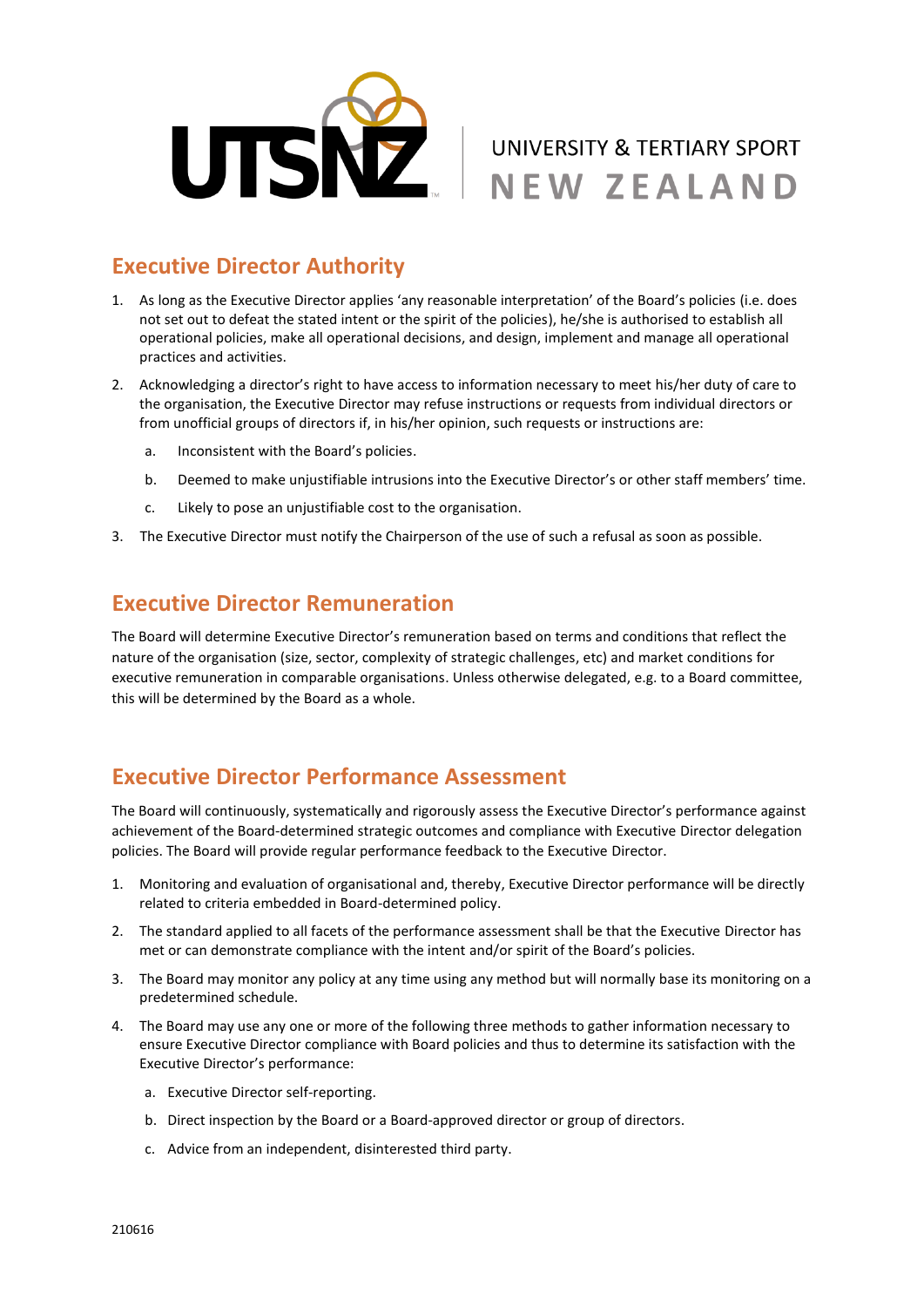

# **Executive Director Delegation Policies**

#### **Introduction**

#### **Use of the proscriptive format**

The following delegations are expressed in the *proscriptive* or 'limitation' format. In other words, they make clear what an Executive Director must not do. This is quite different from the traditional and commonly adopted *prescriptive* alternative, which, despite the affirmative style of delegation statements, has the contrary effect of disempowering an Executive Director. This happens in two ways in particular:

- 1. By telling the Executive Director, in effect, what should be done or how it should be done. (The Board's role is to tell the Executive Director what must be *achieved*, not what must be done.)
- 2. By requiring the Executive Director to seek permission when something has not been included in the list of delegations.

The traditional approach has the further disadvantage of drawing the Board into designing and directing the Executive Director's work at the expense of the performance of its own job.

The method adopted in the following delegation policies sets decision-making boundaries within which the Executive Director is fully empowered to operate. The process of setting boundaries in this way acknowledges that 'the ends do not justify the means'. It requires the Board to express its values and appetite for risk while refraining from instructing the Executive Director, either explicitly or implicitly, on *what* he/she should do and *how* he/she should do it.

This approach allows the Board to concentrate on its own job while at the same time holding the Executive Director accountable for performance of his/hers. It provides greater clarity of role and mutual expectations between the Board and the Executive Director.

#### **Sub-delegation**

Within the constraints of what follows, and any other Board policy prescription or proscription, and without derogating from his/her personal accountability, the Executive Director is entitled to sub-delegate his/her authorities to other members of staff.

## **Overarching Executive Director Limitation**

The Executive Director must not take, allow or approve any action or circumstance in the name of UTSNZ that is in breach of the law, is imprudent, contravenes any organisation-specific or commonly held business or professional ethic or is in breach of generally accepted accounting principles.

## **Operation of the Business**

The Executive Director must not operate the business of UTSNZ in a manner that is inconsistent with Boardapproved policies and plans and any amendments to these. Any instances of non-compliance should be immediately advised to the Chairperson and then reported to the Board.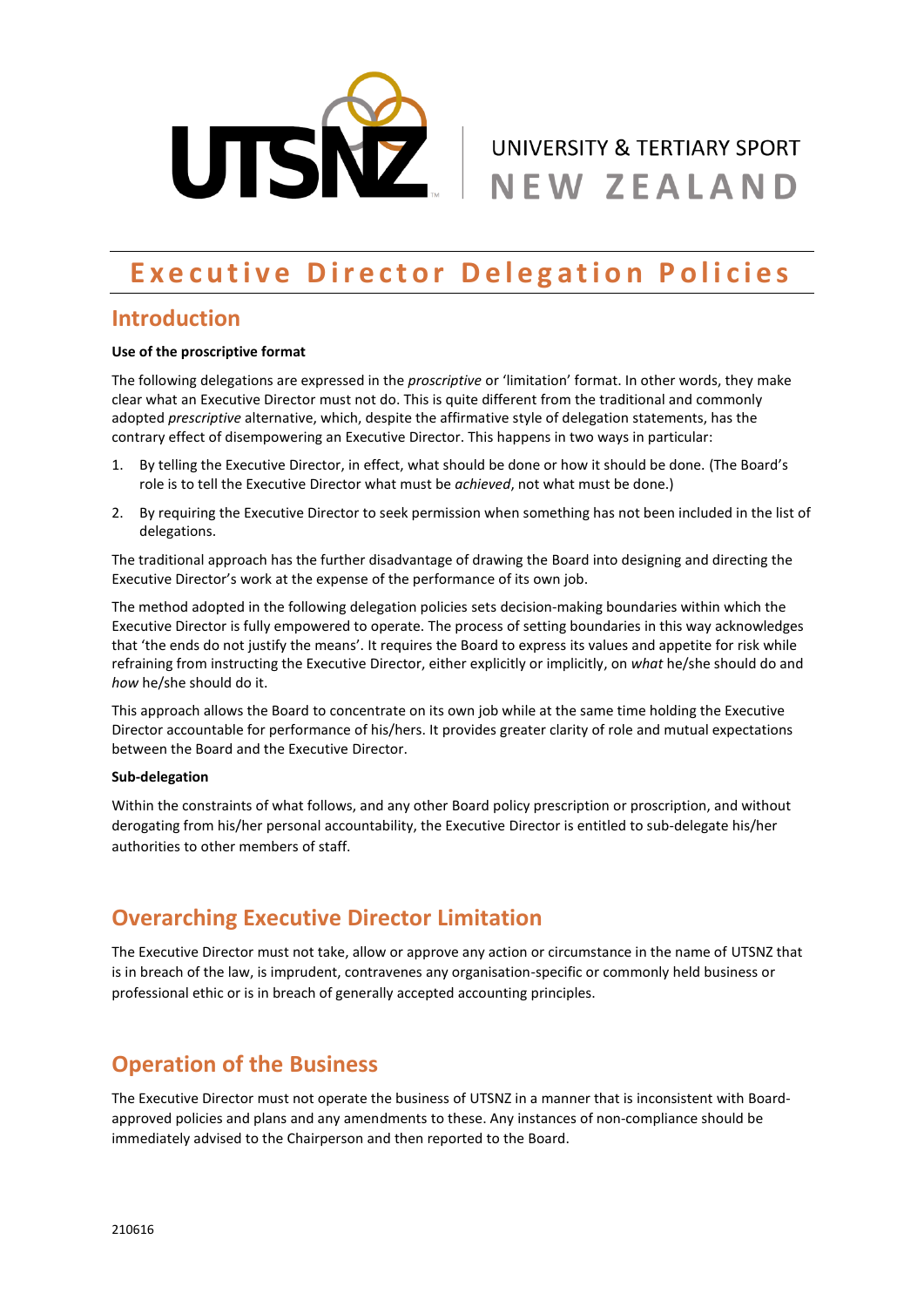

# **Budgeting and Financial Planning**

Budgeting and financial planning for any financial year or the remaining part of any financial year shall be designed to ensure the achievement of the Board-determined outcomes. In developing the operational financial plan and budget and without limiting the scope of the foregoing, the Executive Director must not allow budgeting that:

- 1. Contains too little information to enable:
	- a. A credible projection of revenues and expenses.
	- b. Separation of capital and operational items.
	- c. A projection of cash flows.
	- d. Disclosure of planning assumptions.
- 2. Creates financial risk beyond Board-determined parameters.
- 3. Plans expenditure in any financial year that would result in default under any of UTSNZ's financing agreements or increase the risks of insolvency.
- 4. Neglects to incorporate/accommodate medium- to long-term financial plans/projections and long-term business direction.
- 5. Anticipates the achievement of a 'bottom line' materially different from that determined by the Board, e.g. a predetermined surplus, acceptable deficit or balanced budget.
- 6. Omits Board developmental and other expenditure.

## **Financial Management**

The Executive Director is responsible for the day-to-day financial management of UTSNZ. In carrying out this duty he/she must ensure that nothing is done, or authorised to be done, that could in any way cause financial harm or threaten the organisation's financial integrity. Without limiting the scope of the foregoing, the Executive Director must not:

- 1. Operate the business of UTSNZ outside of the financial parameters of any Board-approved statement of intent, annual business plan, financial budget, policy or prior decision.
- 2. Use any organisation funds, or enter into any contracts or accept other liabilities, other than for the furtherance of Board-approved purposes and priorities.
- 3. Approve operating expenditure that is inconsistent with the achievement of a Board-approved end of year financial result.
- 4. Make a single purchase or commitment greater than (\$5,000). Splitting orders to circumvent this limit is not acceptable.
- 5. Expend more funds than have been received in the financial year unless offset by approved borrowings or approved withdrawals from reserves.
- 6. Allow undisputed invoices from suppliers of goods and services to remain unpaid beyond trade credit terms agreed with those suppliers.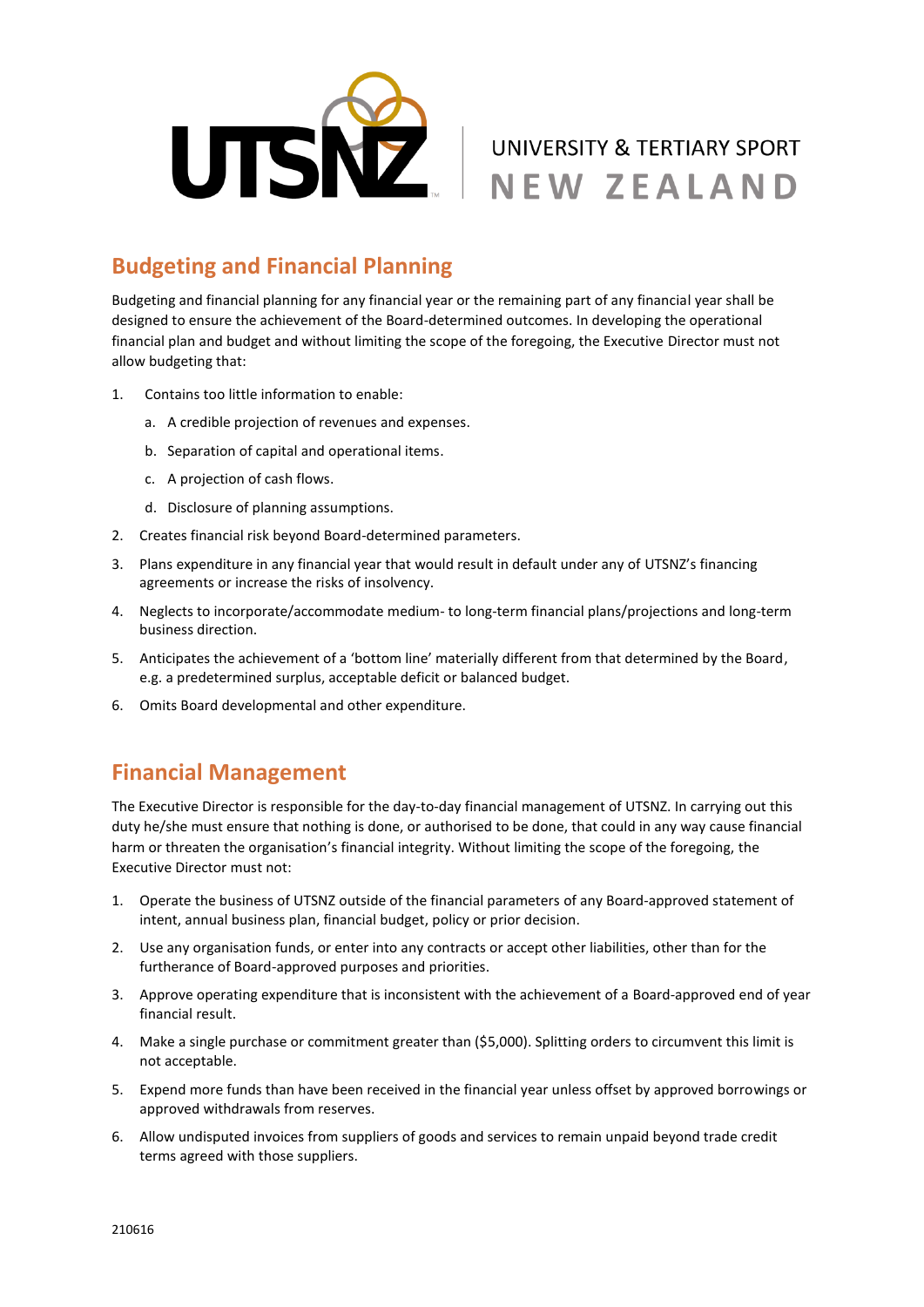

- 7. Enter into leases/rental agreements where the contract term is longer than three years and the annual expenditure exceeds (\$5,000).
- 8. Approve any legal settlements or ex gratia payments without consultation with the Board.
- 9. Allow non-compliance with requirements agreed with lenders and other creditors.
- 10. Acquire, encumber or dispose of land or buildings.
- 11. Approve the sale of assets where the book value of any asset or series of linked assets is greater than (\$2,500).
- 12. Allow the allocation of credit cards or other purchase cards without adequate controls on their use by card-holding staff.

(Note: all dollar amounts in these delegations are GST exclusive. Dollar amounts relating to contractual commitments are for the sum payable over the term of the contract.)

*Reference document: OPER 001 Financial Delegations Policy v2*

#### **Management of Investments**

The effective management of UTSNZ's investments is central to its financial integrity. The Board delegates responsibilities to the Executive Director for implementation of the organisation's investments consistent with this policy. Without limiting the scope of the foregoing, the Executive Director must not:

- 1. Place financial assets at risk outside Board-determined parameters. Currently that means that:
	- a. Surplus cash may not be invested except in New Zealand banks with an AA- rating or higher; or
	- b. Investments not be overly exposed to any one financial institution.
- 2. Neglect to maximise investment return at the risk of loss of principal.
- 3. Allow the level of liquidity to fall below that consistent with the effective and efficient running of the organisation as determined by the Board.
- 4. Neglect to provide reports that enable and assist the Board to monitor the performance of the investment portfolio and the level of risk associated with that.

#### **Remuneration and Benefits**

In managing the setting and review of salaries and benefits, the Executive Director must not make decisions or promises that would in any way cause or threaten financial harm to UTSNZ. Without limiting the scope of the foregoing, the Executive Director must not:

- 1. Take any steps that would materially increase his/her personal effective remuneration or non-financial benefits.
- 2. Create obligations in respect of other staff that cannot be met over the projected period of an individual's term of employment or over a period for which revenues can realistically be projected.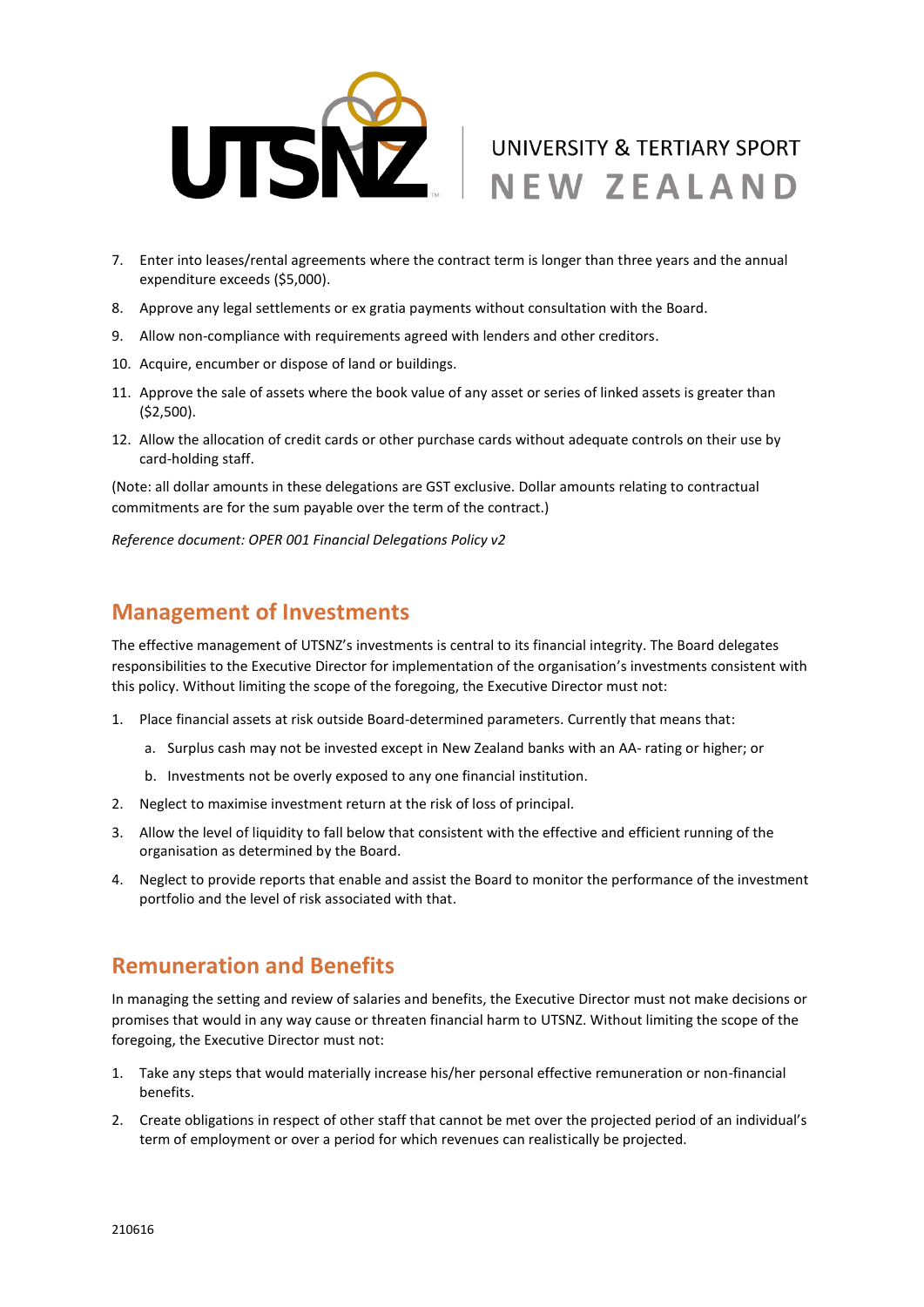

- 3. Cause unfunded liabilities to occur, or in any way commit (name of organisation) to employment-related benefits that incur unpredictable future costs.
- 4. Make promises or offer guarantees of long-term employment under circumstances where such guarantees or promises cannot realistically be honoured.

#### **Protection of Assets**

The Executive Director shall not neglect to take all prudent and reasonable actions required to ensure that UTSNZ's assets, physical and intellectual, are protected against all foreseeable circumstances that might result in their loss, damage or deterioration. Without limiting the scope of the foregoing, the Chief Executive must not:

- 1. Permit any unauthorised person to handle funds.
- 2. Process the receipt or disbursement of funds outside of controls acceptable to (name of organisation)'s duly appointed auditor.
- 3. Allow the assets to be insured for less than is considered necessary for prudent risk-management.
- 4. Allow directors or staff to be unprotected against claims of liability.
- 5. Allow any purchase of goods or services without protection against conflict of interest.
- 6. Allow inadequate protection against theft or improper use of, or significant damage to, intellectual property and organisation information.
- 7. Allow the organisation to be in a state of unpreparedness in relation to conceivable threats to business continuity.

## **Communication and Support to the Board**

The Executive Director shall not permit the Board to be uninformed about issues and concerns essential to meeting its duty of care, carrying out its responsibilities and meeting its accountabilities to its members and other key stakeholders. Without limiting the scope of the foregoing, the Executive Director must not:

- 1. Allow the Board to be uninformed about matters critical to the timely and effective governance of the organisation.
- 2. Neglect to provide financial reports that make clear:
	- a. Significant trends or exceptions that will impact materially on the surplus or forecast surplus.
	- b. Data relevant to agreed benchmarks and Board-agreed measures. These include, for example:
		- i. Profit and loss statement.
		- ii. Balance sheet.
		- iii. Cash flow statement.
		- iv. Cash flow forecast.
		- v. Current (and other Board-determined) ratio.
		- vi. Further financial data as determined by the Board from time to time.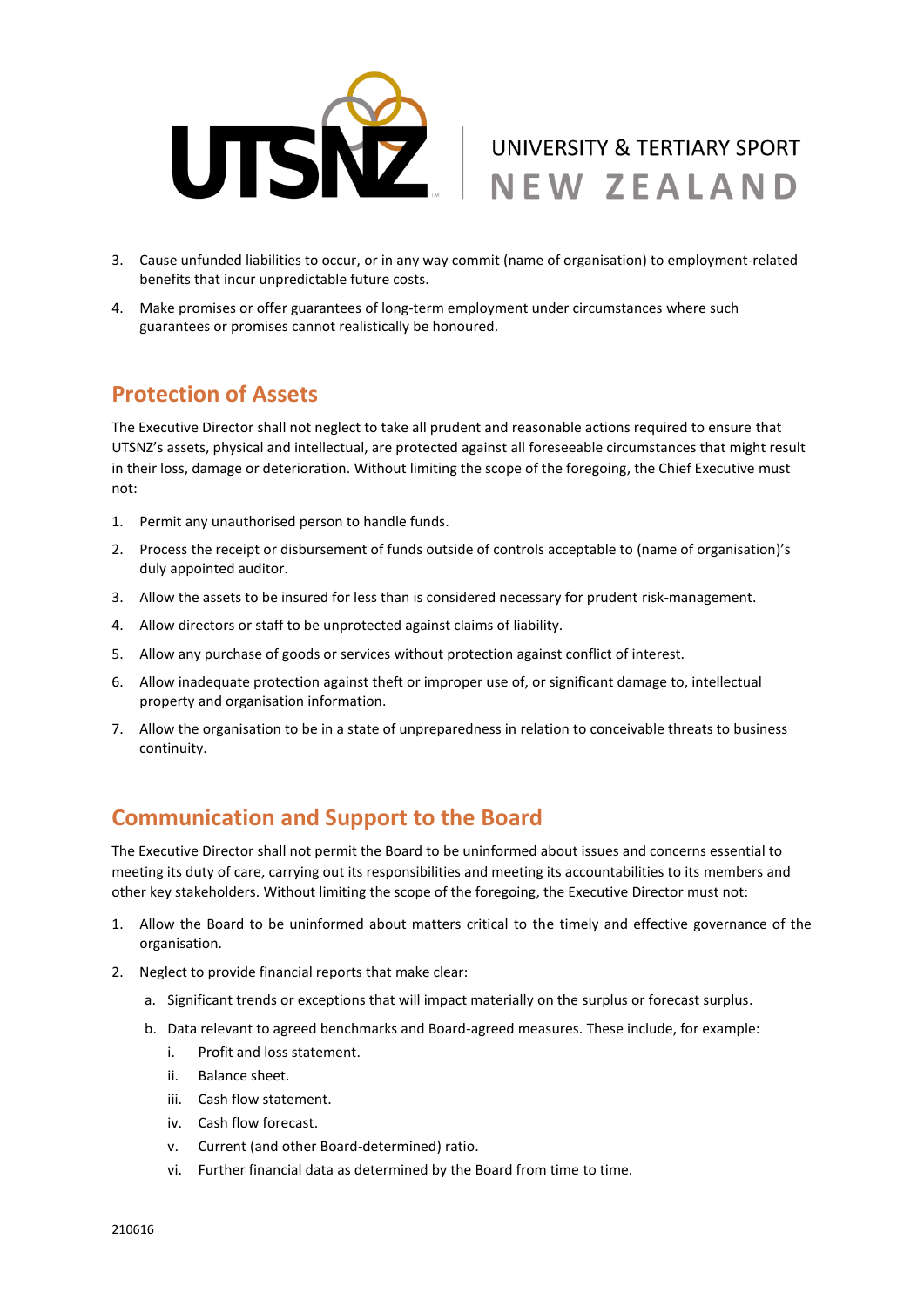

- 3. Allow the Board to be uninformed of significant external environmental trends, potential or actual adverse media publicity, achievement of, or progress towards, the achievement of the outcomes stated in (name of organisation)'s Statement of Strategic Intent, or changes in the basic assumptions upon which the Board's plans and policies are based.
- 4. Present information in an unnecessarily complex or lengthy form or in a form that fails to differentiate between information that requires Board acknowledgement and attention, e.g. for decision-making and monitoring purposes, and information that is simply for directors' interest.
- 5. Leave directors uninformed when, for any reason, there is actual or anticipated non-compliance with a Board policy.
- 6. Allow the Board to be uninformed of any serious legal conflict or dispute, or potential serious legal conflict or dispute, that has arisen or might arise in relation to matters affecting UTSNZ.
- 7. Allow the Board to be uninformed of any Health and Safety at Work matters that fall within the directors' duties and responsibilities, or about any related matter the Board has made clear it wishes to be informed of, including the results of all internal and external health and safety audits.
- 8. Neglect to ensure that the Board is provided with a wide range of views and perspectives in support of effective decision making.
- 9. Permit the Board to be unaware of any occasion, action or decision that results in it being in breach of its Board Process policies, particularly when this relates to the Executive Director's ability to carry out his/her responsibilities.
- 10. Allow him/herself to neglect to treat all directors equally when responding to requests for information, except when responding to requests from Board committees or working parties.

# **Executive Director Absence (Planned and Unplanned)**

The Board recognises the Executive Director will be absent from time to time in accordance with approved annual and other leave. It also recognises that one of its major risks is the unexpected loss of its Executive Director and/or other key personnel due to unforeseen circumstances. The Board expects that the Executive Director will have provided for his/her delegated authority to be exercised by others no matter what the reason for his/her absence. To this end the Executive Director must not:

- 1. Allow the Board (perhaps through the Chairperson) to be uninformed of sub-delegations of Executive Director authority applying during any period of leave or other planned absence.
- 2. Allow the organisation to operate at any time without an emergency succession plan in place (including at least one person nominated and acceptable to the Board who is capable of responding to Board concerns and requirements at a level necessary for business continuity and effective governance) to apply should there be an unexpected loss of his/her services.

## **Employment Conditions**

In exercising the delegation for the management of employees and volunteers, the Executive Director must not fail to ensure that a workplace environment conducive to sound workplace practices is provided,